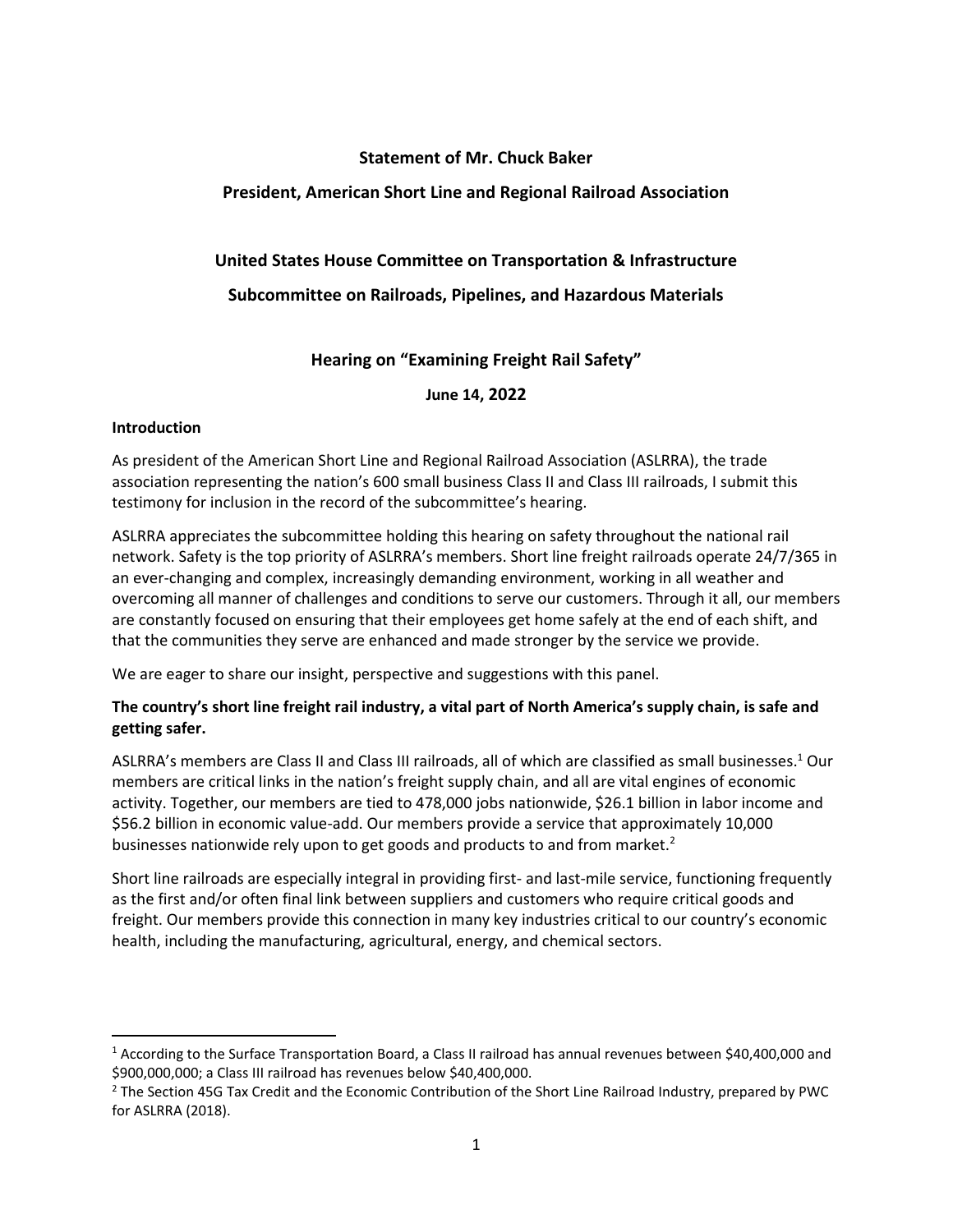As the first- and last-mile providers for one in five railcars moving across the country on any given day, short lines interface constantly with the public – shippers, community leaders, motorists, and pedestrians – in the mostly small town and rural communities in which we operate.

Short line owners, executives, and operating personnel are active members of their local communities – you see them in the grocery store, at the PTA meeting, on the ballfields, and in your places of worship. Because short lines are small business owners, and they live and work in the communities they serve, safety is more than a good business decision, it is a steadfast personal obligation.

Recent data from the Federal Railroad Administration (FRA) indicates that this past decade has been the safest ever for freight railroading, and that freight railroading is among the safest industries in the nation.

But our work is not done, and we must never get complacent. We pledge to remain ever-vigilant in driving forward with our safety-first mindset.

#### **ASLRRA provides key resources to assist railroads in enhancing safety practices.**

ASLRRA has more than one hundred years of history of providing support to small business railroads. Today, our members regularly indicate that the resources provided by the association are critical to their success in all areas of operations – especially safety.

- 1) **Training and education.** We keep safety at the forefront for our members by providing training and education and partnering with the FRA and other subject matter experts for safety-driven content. Education is provided in-person at regional and national events, and via webinars with nearly 200 recorded sessions on a wide variety of topics.
- 2) **Investments in safety.** We advocate in Washington, DC for legislation that makes sense for short lines railroads and the public that we serve. We seek laws that drive public money efficiently toward projects and initiatives that make our operations ever-safer, deliver public good by ensuring access to the U.S. economy for rural and small town America's businesses, and provide family-supporting jobs. This includes grant opportunities and tax credits that ensure that our infrastructure is modern, efficient, and safe.
- 3) **Smart oversight.** We work on behalf of our members with rulemaking bodies such as the FRA, the Environmental Protection Agency (EPA), the Occupational Safety and Health Administration (OSHA), the Surface Transportation Board (STB), and the Small Business Administration's (SBA) Office of Advocacy to ensure that regulations drive improvements in safety AND can be reasonably implemented by small businesses. We bring ideas to these agencies to consider in upgrading and modernizing rulemakings that are outdated due to new technologies available, or operational changes. Examples of these efforts include the use of electronic air brake slip systems (eABS), drones for certain types of inspections, and more. Finally, we provide expert advice in rulemakings to ensure there are no unintended consequences for small business railroads.
- 4) **Safety expertise.** We provide industry expertise in safety compliance, including auditing a railroad from a safety perspective, or helping to solve operational challenges. Recently, our staff and member railroads developed a template training program for 49 CFR Part 243 to ensure that all members could complete the intensive required safety training.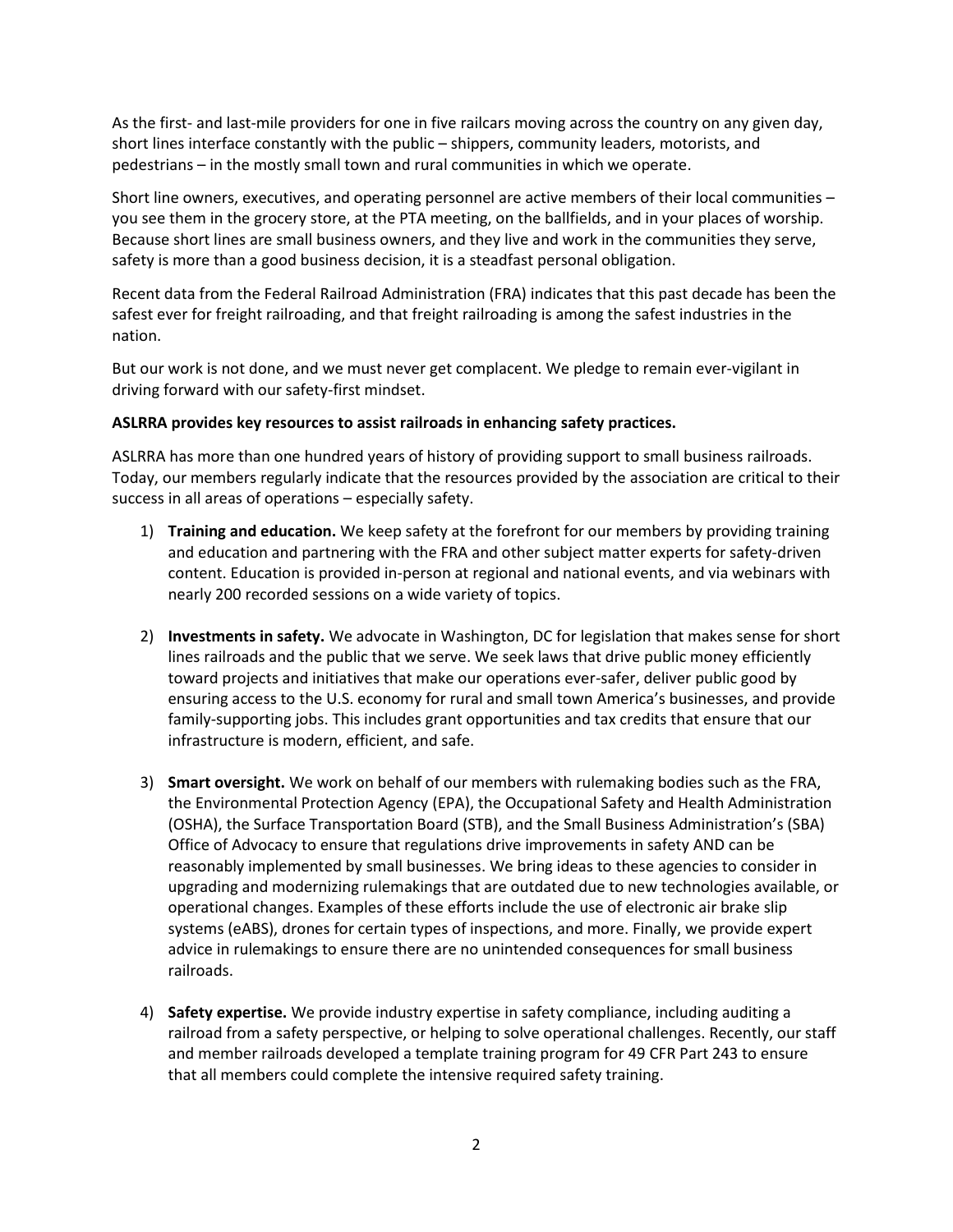- 5) **Honoring safety professionalism.** We honor excellence in safety on member railroads with our [Jake Safety Award](https://www.aslrra.org/about-us/industry-awards-recognition/safety-awards/) program. Hundreds of short line railroads are recognized each year for winning "Jakes with Distinction", signifying **zero** reportable injuries annually. Ou[r Safety Person](https://www.aslrra.org/about-us/industry-awards-recognition/safety-awards/safety-person-of-the-year-award/) and [Safety Professional of the Year](https://www.aslrra.org/about-us/industry-awards-recognition/safety-awards/safety-professional-of-the-year-award/) awards recognize exceptional careers in safety and are the industry's most esteemed honors.
- 6) **Elevating safety practices**. As an eligible applicant for certain federal grant funding programs, ASLRRA seeks to provide additional resources to short line railroads to elevate safety practices and to implement technology that will lead to safer performance. For example, in partnership with the Iowa Northern Railroad, ASLRRA was awarded a Fiscal Year 2020 grant through the Consolidated Rail Infrastructure and Safety Improvements (CRISI) program, which will build online and in-person training specifically designed for short line railroads in the areas of operations and safety. Another grant in process through a recent FRA Broad Agency Announcement (BAA) will fund the measuring of environmental impact of practices and technologies that some of our members are currently implementing, while ensuring that safety is not compromised. ASLRRA also received a grant from the FRA to assist our member railroads with the complexities of implementing PTC.

#### **Short lines invest heavily in infrastructure, increasing safety for employees and shippers.**

Short line railroading is one of the most capital-intensive industries in the country. Short lines invest on average 25% to 33% of their annual revenues into maintaining and rehabilitating their infrastructure. Additionally, short lines are often the custodians of expensive bridges and tunnels that were originally built by much larger railroads generations earlier and are now reaching the end of their useful lives. Federal funding opportunities like the CRISI grant program provide short lines with an opportunity to meet these challenges.

Through the short line railroad 45G tax credit and government infrastructure investment grant programs such as CRISI and other important USDOT grant efforts (like Rebuilding American Infrastructure with Sustainability and Equity (RAISE) , Infrastructure for Rebuilding America (INFRA), and the recently created Railroad Crossing Elimination grant program, among others) short lines have been able to upgrade thousands of miles of track to 286K-lb capabilities and rebuild and repair worn-out and outdated bridges, tunnels and rail to improve efficiency and ensure safer operations.

ASLRRA was pleased to see 24 of 46 Fiscal Year 2021 CRISI grant projects awarded to short line railroads in early June 2022. These projects will make freight rail transportation safer and more affordable than ever in the areas they serve – while providing the most environmentally friendly surface transportation mode available. Upgraded infrastructure will lead to better on-time performance for customers and the ability to handle more freight by rail, taking trucks off the road – decreasing environmental impact and safety concerns for the motoring public – all while delivering better safety performance. The FY21 CRISI grants will provide approximately \$150 million in federal funds for short line infrastructure, which is a very welcome infusion, and combined with approximately \$1 billion in annual private short line investment, will make a meaningful difference in short line safety and service.

Still, there is much, much more work to be done to catch up with our estimated \$12 billion in state of good repair needs. Our members look forward to competing vigorously for future rounds of CRISI funds and putting them to use making the rail network safer for all who rely on it. As the Infrastructure Investment and Jobs Act (IIJA) is implemented and its critical resources are made available, we encourage Congress to robustly fund the CRISI program at the full \$1b annual authorized discretionary appropriations level and the administration to prioritize funding for the many freight rail projects that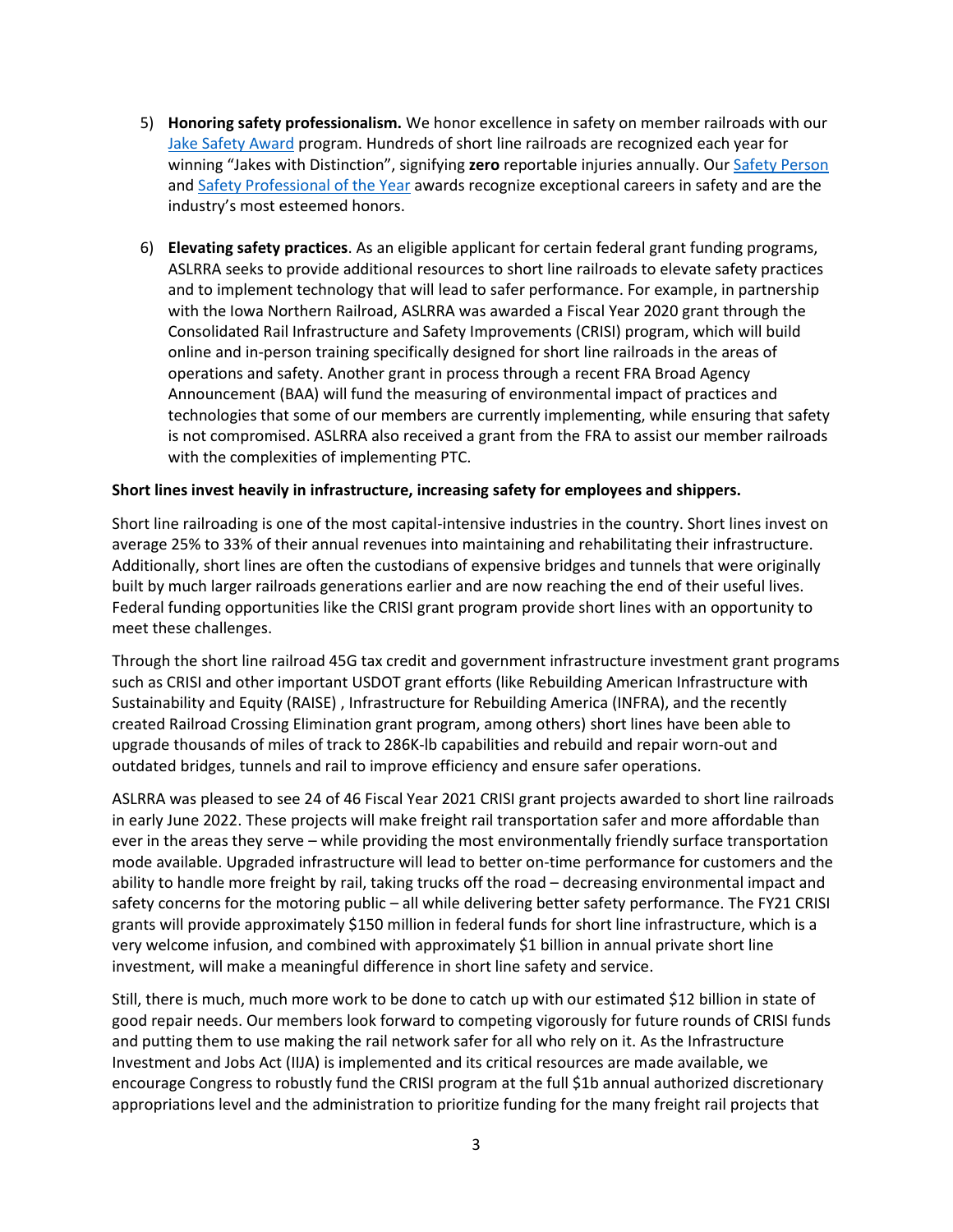enhance safety, while bringing other benefits, like reducing supply chain bottlenecks, advancing environmental solutions and taking highway-clogging trucks off of highways. These projects are often the biggest "bang for the buck" available in surface transportation.

### **Short Line Safety Institute (SLSI) drives safety culture improvements for short line railroads.**

Founded in 2015 to enhance the safety culture on small railroads, the [SLSI](http://www.shortlinesafety.org/) is supported by annual appropriations from Congress, via the FRA. Safety culture has been identified as a top priority for the short line and regional railroad industry. Class II and III railroads sometimes lack the resources to conduct comprehensive internal safety culture assessments and evaluations. SLSI was formed to fill this need for smaller, often under-resourced railroads.

The goal of the SLSI and its programs is for the short line and regional railroad industry to perform at an increasingly high level of safety because of a focus not only on compliance, but on *safety culture*, defined as "*the shared values, actions, and behaviors that demonstrate a commitment to safety over competing goals and demands."*

The SLSI provides several programs, including its flagshi[p Safety Culture Assessment](https://www.shortlinesafety.org/safety-culture-assessment2/) (SCA), recognized as th[e most robust safety culture assessment](https://www.shortlinesafety.org/wp-content/uploads/2019/06/SLSI-Model-for-Assessing-Safety-Culture.pdf) in the railroad industry, at no cost to railroads. Many of ASLRRA's members have taken advantage of the staff's 600 years of collective safety experience and made measurable improvements to safety culture as a result. An analysis conducted by the Volpe National Transportation Systems Center in April 2022, [Implementing SLSI-Provided Opportunities](https://railroads.dot.gov/sites/fra.dot.gov/files/2022-04/SLSI-Issued%20Opps%20Support.pdf)  [Supports Safety Culture Growth](https://railroads.dot.gov/sites/fra.dot.gov/files/2022-04/SLSI-Issued%20Opps%20Support.pdf), reports that railroads who have completed a second "Time 2" SCA performed by the SLSI experienced measurable overall improvement in safety culture, and in each of the [ten core elements](https://www.shortlinesafety.org/about/strong-safety-culture/) of a strong safety culture evaluated during an SCA.

The SLSI provides Safety Culture Assessments, Leadership Training, and HazMat Training – all delivered in a variety of formats from in-person to videos, to downloadable Posters and Safety Tips for use during a safety briefing.

# **Short lines partner with industry experts to continuously improve safety.**

ASLRRA works closely with a variety of regulatory bodies, and other industry associations, in the pursuit of strengthening safety practices.

One of the strongest partners for ASLRRA members is Operation Lifesaver, Inc. (OLI). OLI is a non-profit organization and nationally-recognized leader in rail safety education. Since 1972, OLI has been committed to preventing collisions, injuries and fatalities on and around railroad tracks and highway-rail grade crossings, with the support of public education programs in states across the U.S.

The largest areas of risk in train-related deaths and injuries are from trespassing and suicide. Many of these incidents happen at grade crossings. These incidents are tragic for all involved from the train crew to the families impacted and the communities where these incidents occur.

ASLRRA's members provide staff hours to volunteer across the country to educate the public on rail safety. Many short line professionals likewise serve at the state levels of Operations Lifesaver, on boards and as trained presenters.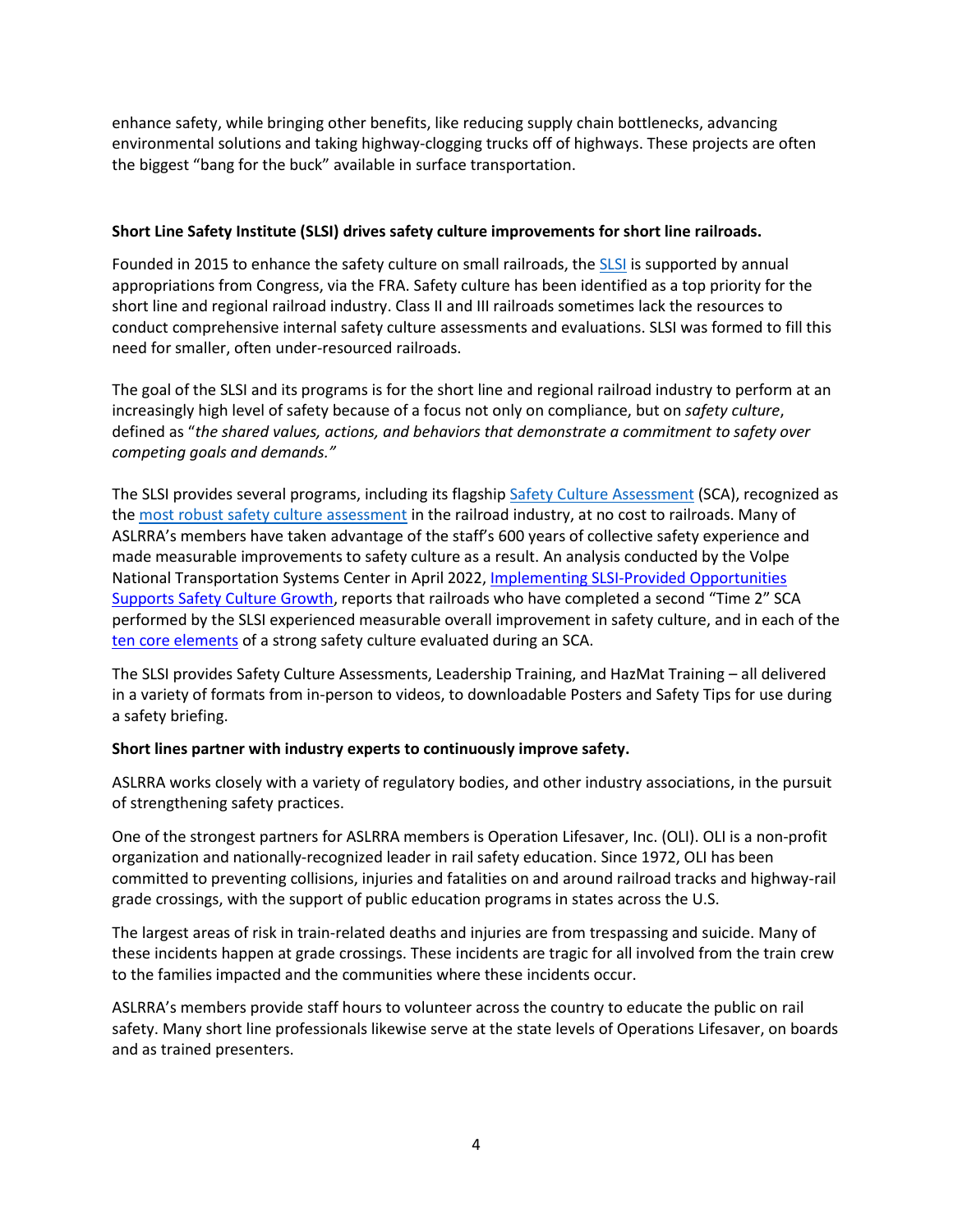Our members have helped to support the 82% decline in train/motor vehicle collisions from a 1972 high of roughly 12,000 annual incidents to approximately 2,200 incidents in 2019 through their work with OLI.

# **Short line railroads urge Congress and the administration to advance safety rules and regulations with known safety benefits and to foster – not hinder – technology and operational practices that improve rail safety.**

With safety at the forefront of its members' daily operations, ASLRRA is concerned that the regulatory structure governing the industry fails, in some regard, to meet modern standards and allow for the use of sophisticated technology to more efficiently accomplish tasks that in the past have been done in a now antiquated fashion. ASLRRA shares the strong concerns articulated by representatives of AAR and the country's Class I railroads submitted for this hearing concerning Automated Track Inspection (ATI) activities. We encourage FRA to develop a posture on ATI and use of waivers that advances smart technology – and does not impede its adoption. ASLRRA believes FRA should encourage and incentivize efforts to use technology to make rail safer – not stand in the way of safety efforts with requirements that railroads adhere to now outdated practices. Similarly, ASLRRA encourages FRA to move forward with smarter, more advanced and more modern electronic eABS that replaces outdated methods – and that could eliminate inefficient extra train movements.

Short lines urge FRA to continue its regulatory framework governing excepted track. "Excepted track" is a designation of track on which speed is limited to 10 mph and in which certain types of movements are prohibited or restricted. For decades, short line railroads have used excepted track to serve customers, adhering to FRA rules governing excepted track that ensure safety for workers and the public. For example, these rules require the following: the track must be inspected at the same frequency as Class 1 track; speed on said track is limited to 10 mph or under; there are limits to the number of hazardous materials cars that can be carried; passenger operations are prohibited; and the owner of the track may not designate the track as excepted if the track is close to certain adjacent tracks, near a bridge, public street or highway.

The ability to use excepted track has kept rail service safe and viable for customers and increased public safety by keeping freight off the highway. Proposals that would undermine this framework would harm small business short line freight railroads, disrupt the supply chain, and inject new safety uncertainties in the movement of goods and freight.

ASLRRA also urges the FRA to publish an NPRM on 49 CFR Part 243 training, which codifies the use of training templates developed specifically for small business short line railroads. The templates are critical to ensuring implementable and thorough training procedures on short line railroads, elevating safety.

Finally, ASLRA is concerned about a rulemaking underway on railroad crew size. The FRA has announced that it will issue a rulemaking requiring a minimum number of crew members on a train in most cases. From what we know, this draft rule has no known, proven, or quantifiable safety benefit. Rather, based on our research and due diligence, it will increase the cost of our members' efforts to provide service to shippers and customers, as many short lines today operate safely with one crew member in the cab, commensurate with the railroads' needs and requirements, or will eventually do so. Any mandate to hire and train more personnel than necessary in rail operations would force small business short line freight railroads to make counterproductive economic decisions between necessary safety upgrades and unnecessary forced hiring. Any mandate stands in stark contrast to the prevailing policy in other modes of transportation that are fostering an increase in unmanned operations – especially in trucking and